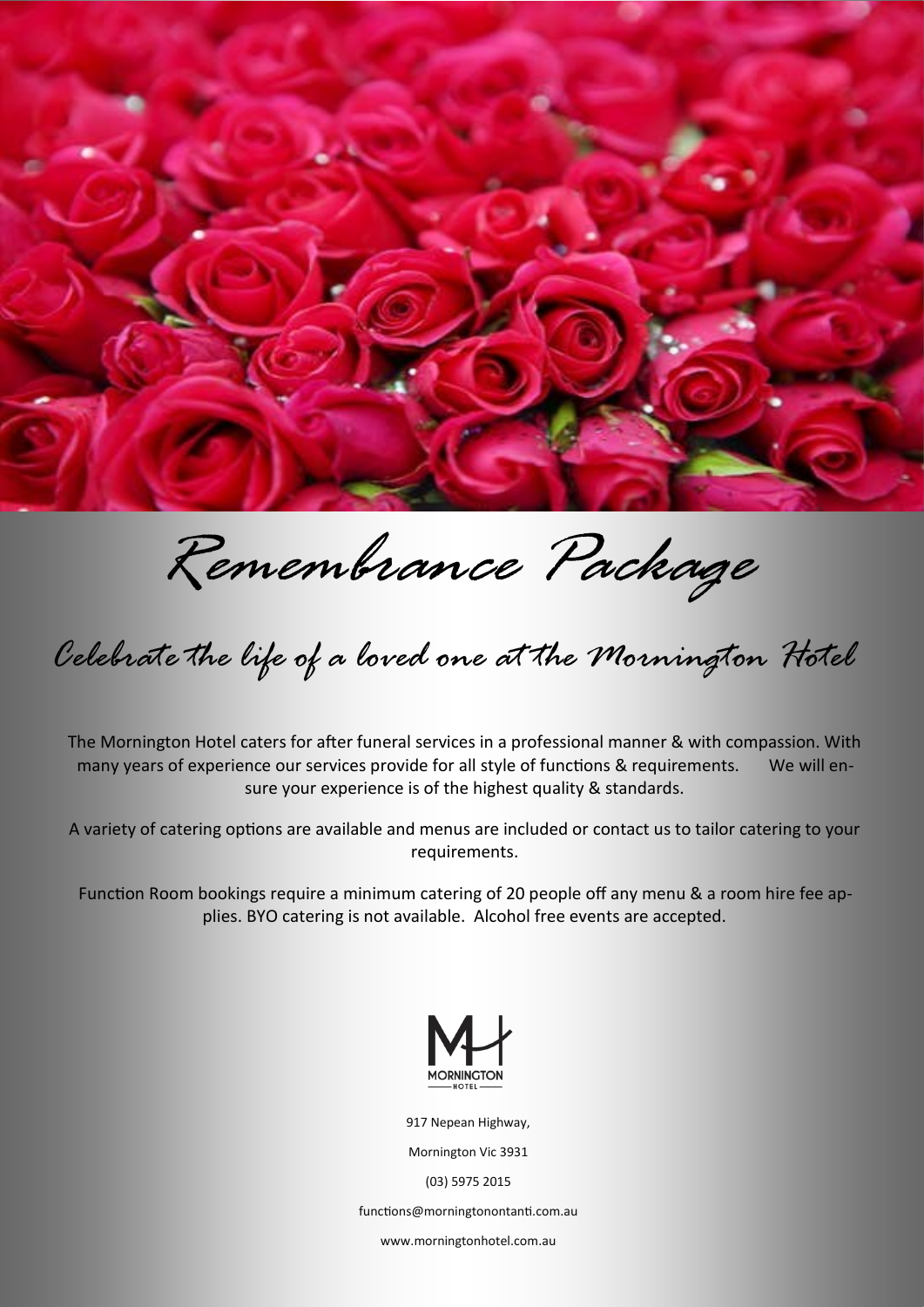*Stratton Room Room 10*

**Duration 3 hours** Duration 3 hours **Duration 3 hours** 

*Room Hire \$150.00 Room Hire \$200.00*

*Capacity: 20 - 70 people Capacity: 70 - 200 people*

Tea & Coffee Station \$50.00

*Includes staffing and linen*

*\*POA if booked for a public holiday*

Slideshow facilities are available in the function room - Laptop to be provided by customer. Venue background music is available or we have the option to connect an iPOD

*Food Selections*

*Option 1 - 3 Items @ \$10 per person*

# *Option 2 - 4 Items + Mixed Cakes @ \$16 per person*

Mini Dims Sims **Party Pies** Party Pies **Party Puffs** Curry Puffs Cocktail Spring Rolls **Sausage Rolls** Sausage Rolls Meat Lovers Pizza Mini Meat Balls Mini Quiches Mixed Ribbon Sandwiches

*\*10% Surcharge added to wakes held on a public holiday*

*Food Allergies*

*Customer requests can be catered for to the best of our ability upon request, but please be mindful that Within the premises we handle nuts, seafood, shellfish, seeds and actrime seeds, wheat flour, eggs, fungi and dairy products*

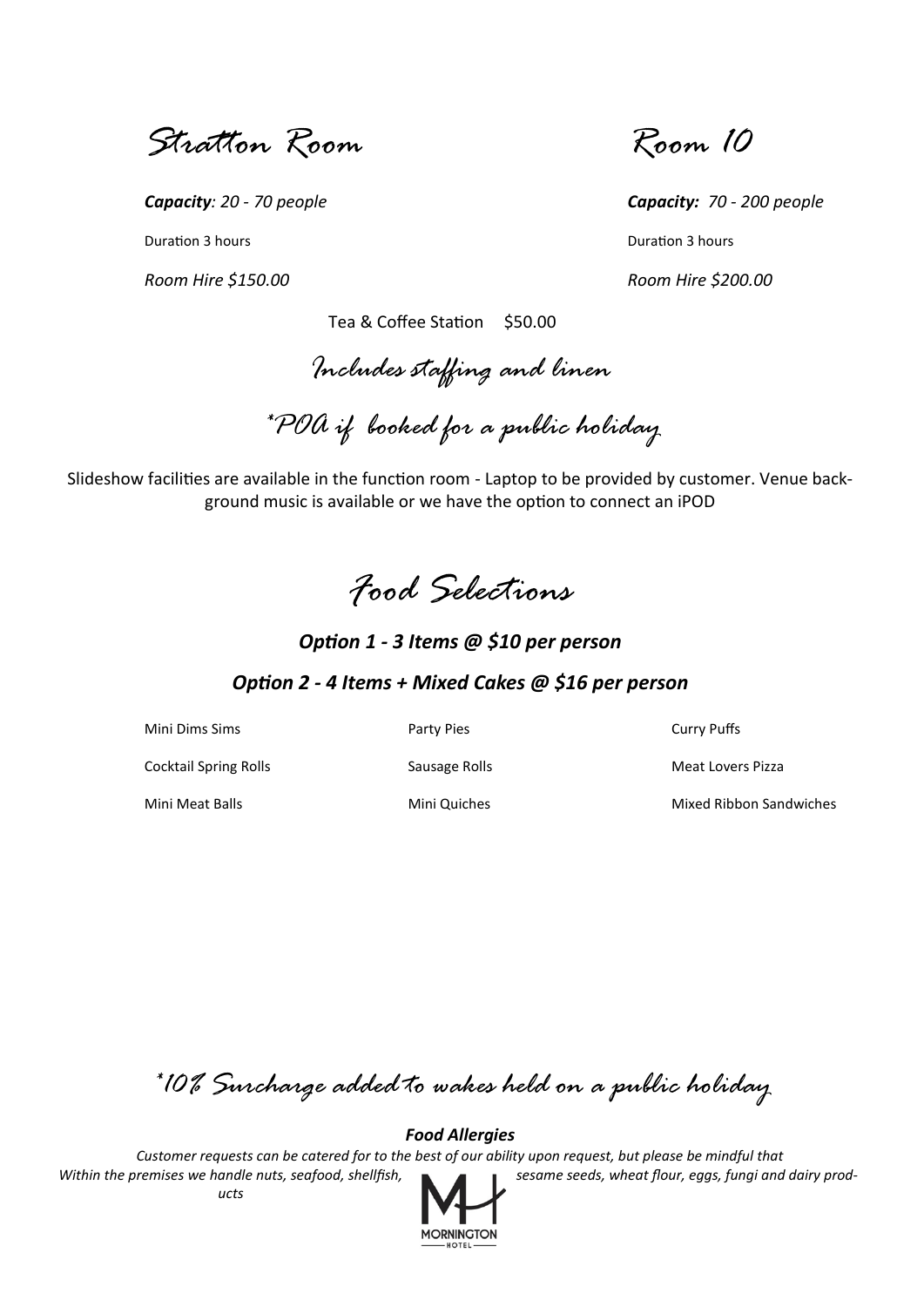*TERMS & CONDITIONS*

## *Confirmation and Deposit*

Confirmation of your booking is required with the signed Terms and Conditions in writing together with the payment of your food selections, 2 days prior to the wake; otherwise The Mornington Hotel reserves the right to make available any tentative booking not confirmed during this period.

## *Catering Requirements*

All Functions Booked require food to be purchased. All guests must be catered for. Menu selections will be required 2 days prior to your event. Should selections not be advised at this point your menu selection cannot be guaranteed to be available.

## *Payment*

Full payment for Food is required with your confirmed numbers 2 days prior to the day. Where beverages are charged on consumption, your beverage account is to be settled at the conclusion of the day. All payments can be made by Cash, Credit Card or EFTPOS.

Cheques will only be accepted by the funeral home.

### *Cancellation*

In the event of a cancellation, a cancellation fee of \$300 will be charged.

### *Price Variations & GST*

Every endeavor is made to maintain our prices as originally quoted to you; however, they are subject to change. Should any increases occur, we will notify you immediately. The prices quoted are inclusive of the Goods and Services Tax.

### *BYO Policy*

No food or beverage of any kind will be permitted to be brought into The Mornington Hotel for consumption.

### *Content of Event*

If The Mornington Hotel has reason to believe that any event/function will affect the smooth running of The Mornington Hotel business, its security or reputation, the management reserves the right to cancel at its discretion without notice or liability. Your Bond will not be refunded.

Bar ceases 30min prior to the conclusion of your function.

# *Damages & Cleaning*

Organisers are financially responsible for any damage sustained to The Mornington Hotel by the organiser, organisers guests, invitees or other persons attending the function, whether in the function room or any part of The Mornington Hotel, The client or their guests may incur extra cleaning expenses in the event of negligent behavior, which results in willful litter being left.

#### *Signage*

Nothing is to be nailed, screwed, stapled or adhered to any wall, door or other surface or part of the building. Signage in The Mornington Hotel public areas is to be kept to a minimum and must be approved by the General or Functions Manager prior to the event.

#### *Insurance*

Whilst the staff of The Mornington Hotel will take every care with the security and protection of property and guests, we are unable to accept any responsibility for damage or loss of property before, during or after the function. We recommend organisers should arrange their own insurance.

## *Patron Behavior*

It is required that the organiser and guests will conduct themselves in an orderly manner in full compliance with The Mornington Hotel In House Policy. Minors are not permitted in the function room unless in the presence of parent or legal guardian. Management reserves the right to exclude or eject any or all objectionable persons from the premises without liability. At our discretion extra security will be required at a cost to the organiser.

| Date |  |  |  |
|------|--|--|--|

| Name |  |
|------|--|
|      |  |

| Signature |  |
|-----------|--|
|           |  |